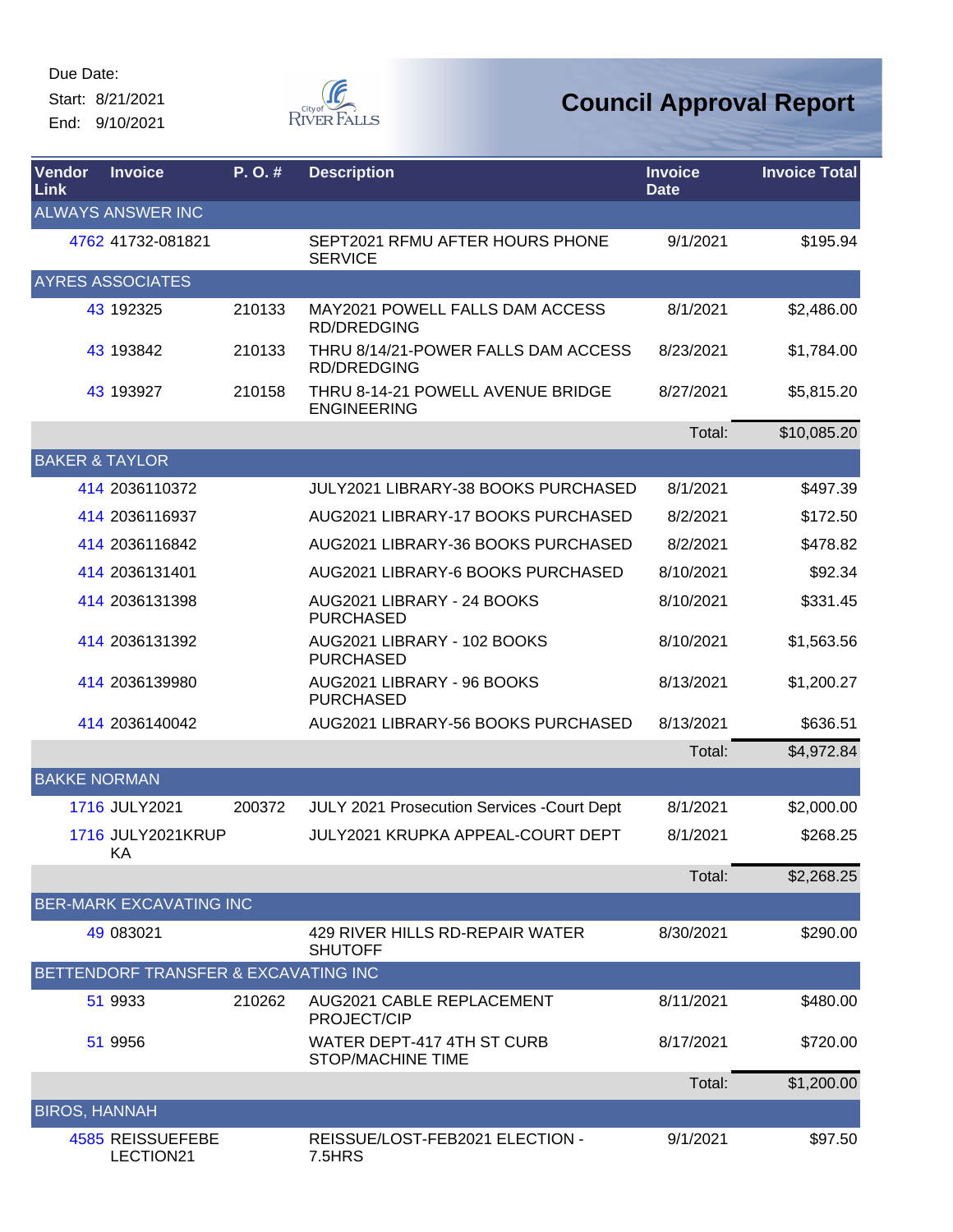Start: 8/21/2021 End: 9/10/2021



| Vendor<br>Link     | <b>Invoice</b>                        | P.O.#  | <b>Description</b>                                         | <b>Invoice</b><br><b>Date</b> | <b>Invoice Total</b> |
|--------------------|---------------------------------------|--------|------------------------------------------------------------|-------------------------------|----------------------|
|                    | <b>BOARDMAN &amp; CLARK LLP</b>       |        |                                                            |                               |                      |
|                    | 54 240502                             |        | TERRITORIAL AGREEMENT-ELECTRIC SVC<br><b>MANN VALLEY</b>   | 8/18/2021                     | \$416.00             |
| <b>BOND, ANGIE</b> |                                       |        |                                                            |                               |                      |
|                    | 1072 SUMMER2NDC<br>LASS               |        | SUMMER2021-GLOBAL BUSINESS-TUITION<br><b>REIMBURSEMENT</b> | 8/24/2021                     | \$1,057.52           |
|                    | <b>BORDER STATES INDUSTRIES, INC.</b> |        |                                                            |                               |                      |
|                    | 57 922517320                          | 210232 | ELEC DEPT-40 EACH/6FT FIBER OPTIC<br><b>CABLE</b>          | 8/1/2021                      | \$1,372.61           |
|                    | 57 922633735                          | 210222 | ELECT DEPT-100 LABELS/30 UPOSTS<br><b>W/LABELS</b>         | 8/13/2021                     | \$542.30             |
|                    | 57 922659636                          | 210215 | <b>ELECT DEPT-DUPLEX WIRE</b>                              | 8/18/2021                     | \$376.00             |
|                    | 57 922705285                          | 210260 | ELECT DEPT-15 CABLE REPAIR SLEEVES                         | 8/25/2021                     | \$1,379.25           |
|                    | 57 922731864                          | 210260 | ELEC DEPT-600 VOLT TRIPLEX CABLE                           | 8/30/2021                     | \$8,772.00           |
|                    | 57 922751097                          | 210235 | ELECT DEPT-CORNERGUARDS                                    | 9/1/2021                      | \$1,477.44           |
|                    |                                       |        |                                                            | Total:                        | \$13,919.60          |
|                    | <b>BUG BUSTERS INC</b>                |        |                                                            |                               |                      |
|                    | 2571 24564                            |        | SEPT2021 PEST CONTROL<br>SERVICE/POLICE DEPT               | 9/2/2021                      | \$106.00             |
|                    | <b>CENGAGE LEARNING</b>               |        |                                                            |                               |                      |
|                    | 123 74788443                          |        | AUG2021 LIBRARY-THORNDIKE CHOICE<br><b>PLAN-4 BOOKS</b>    | 8/4/2021                      | \$122.36             |
|                    | 123 74794896                          |        | LIBRARY-AUG2021 CHRISTIAN PLAN-3<br><b>BOOKS</b>           | 8/5/2021                      | \$74.22              |
|                    | 123 74810231                          |        | LIBRARY-AUG2021 THORNDIKE PLAN-ONE<br><b>BOOK</b>          | 8/9/2021                      | \$30.39              |
|                    |                                       |        |                                                            | Total:                        | \$226.97             |
| <b>CENTURYLINK</b> |                                       |        |                                                            |                               |                      |
|                    | 1796 242472747                        |        | AUG2021 OUTGOING LONG DISTANCE FAX<br><b>LINES</b>         | 8/31/2021                     | \$3.67               |
|                    | <b>CISCO SYSTEMS INC</b>              |        |                                                            |                               |                      |
|                    | 4486 5100455979                       |        | SEPT2021 WEBEX/VIRTUAL MEETING<br><b>SOFTWARE</b>          | 9/1/2021                      | \$384.00             |
|                    | COMPUTER INTEGRATION TECHNOLOGY       |        |                                                            |                               |                      |
|                    | 379 313939                            | 210013 | SEPT2021 IT DEPT-MANAGED<br>SERVICES/DEVICE MONITOR        | 9/1/2021                      | \$4,097.60           |
|                    | 379 313787                            | 210014 | SEPT2021-IT DEPT MANAGED BACKUP<br><b>SERVICES</b>         | 9/1/2021                      | \$1,155.00           |
|                    |                                       |        |                                                            | Total:                        | \$5,252.60           |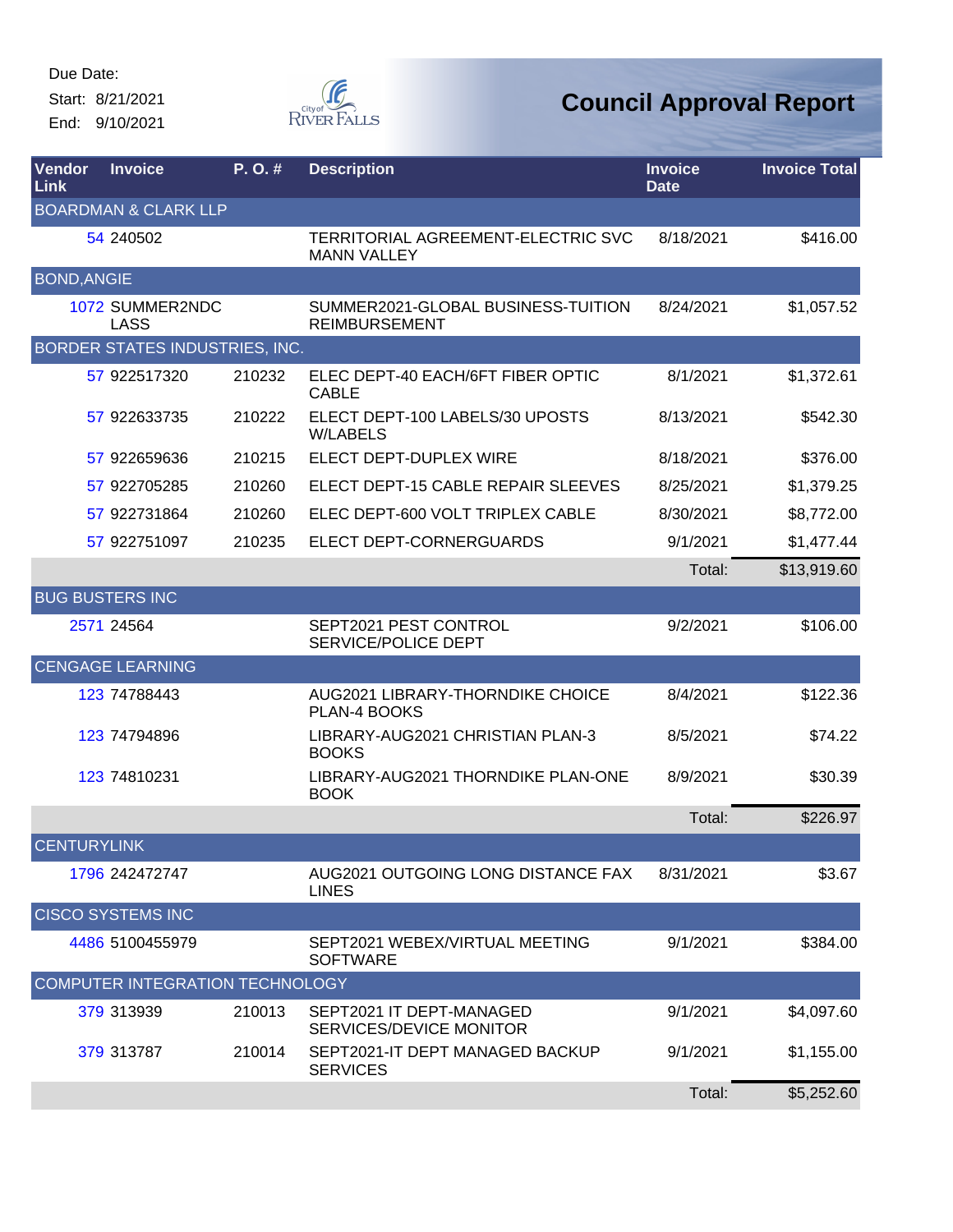Start: 8/21/2021 End: 9/10/2021



| Vendor<br><b>Link</b> | <b>Invoice</b>                       | P. O. # | <b>Description</b>                                   | <b>Invoice</b><br><b>Date</b> | <b>Invoice Total</b> |
|-----------------------|--------------------------------------|---------|------------------------------------------------------|-------------------------------|----------------------|
|                       | <b>CORPORATE FLEET SERVICES, INC</b> |         |                                                      |                               |                      |
|                       | 2786 82233                           | 210023  | SEPT2021 LEASE PYMTS FOR THREE<br>POLICE VECHICLES   | 9/1/2021                      | \$1,007.20           |
|                       | CRETEX SPECIALTY PRODUCTS INC        |         |                                                      |                               |                      |
|                       | 23 036617                            | 210261  | AUG2021 PRO-RING FINISH<br>RINGS/ADHESIVE            | 8/4/2021                      | \$9,673.85           |
| <b>CURRAN, JOE</b>    |                                      |         |                                                      |                               |                      |
|                       | 4766 9/15/21 TRAVEL                  |         | 9/15/21 TRAVEL PER DIEM-BLACK RIVER<br><b>FALLS</b>  | 9/9/2021                      | \$82.50              |
|                       | DELTA DENTAL OF WISCONISN INC        |         |                                                      |                               |                      |
|                       | 2572 1653461 SEPT<br>2021            |         | SEPT 2021 VISION INSURANCE                           | 9/1/2021                      | \$454.94             |
|                       | 2572 1653462 SEPT<br><b>RETIREE</b>  |         | SEPTEMBER RETIREE VISION INS                         | 9/1/2021                      | \$6.21               |
|                       |                                      |         |                                                      | Total:                        | \$461.15             |
| <b>DEMCO INC</b>      |                                      |         |                                                      |                               |                      |
|                       | 577 6976264                          |         | LIBRARY-40 BLURAY SECURITY CASES                     | 8/1/2021                      | \$92.17              |
|                       | <b>DIETSCHE, GREGORY</b>             |         |                                                      |                               |                      |
|                       | 2999 9/15/21 TRAVEL                  |         | 9/15/21 TRAVEL PER DIEM-BLACK RIVER<br><b>FALLS</b>  | 9/9/2021                      | \$82.50              |
| <b>EBSCO</b>          |                                      |         |                                                      |                               |                      |
|                       | 853 2200465                          |         | LIBRARY-JD POWER USED CAR GUIDE<br>RATE ADJUSTMENT   | 8/13/2021                     | \$11.00              |
| <b>EFTPS</b>          |                                      |         |                                                      |                               |                      |
|                       | 7 70112                              |         | PAY PERIOD 8/9/21 - 8/22/21                          | 8/27/2021                     | \$71,930.36          |
|                       | 7 70213                              |         | PAY PERIOD 8/23/21 - 9/5/21                          | 9/10/2021                     | \$69,414.48          |
|                       |                                      |         |                                                      | Total:                        | \$141,344.84         |
| <b>ELM USA INC</b>    |                                      |         |                                                      |                               |                      |
|                       | 2626 41527                           |         | LIBRARY-DISC CLEANING MACHINE<br><b>BUFFING PADS</b> | 8/2/2021                      | \$241.99             |
|                       | <b>ENTERPRISE FM TRUST</b>           |         |                                                      |                               |                      |
|                       | 456 FBN4291108                       | 210049  | SEPT2021 MOTOR POOL/BLDG INSPECTOR<br><b>LEASES</b>  | 9/1/2021                      | \$1,896.78           |
|                       | EO JOHNSON CO. INC                   |         |                                                      |                               |                      |
|                       | 98 29980790                          |         | SEPT2021 LIBRARY RICOH C4504 COPIER                  | 9/1/2021                      | \$125.74             |
|                       | <b>EXPRESS PERSONNEL SERVICES</b>    |         |                                                      |                               |                      |
|                       | 109 25892690                         | 210179  | WKEND 8/15/21 R.KLING-24HRS<br>WATER/WASTEWATER DEPT | 8/18/2021                     | \$493.68             |
|                       | 109 25892689                         | 210181  | WKEND 8/15/21 PW TEMP WORKERS-289<br><b>HRS</b>      | 8/18/2021                     | \$5,948.02           |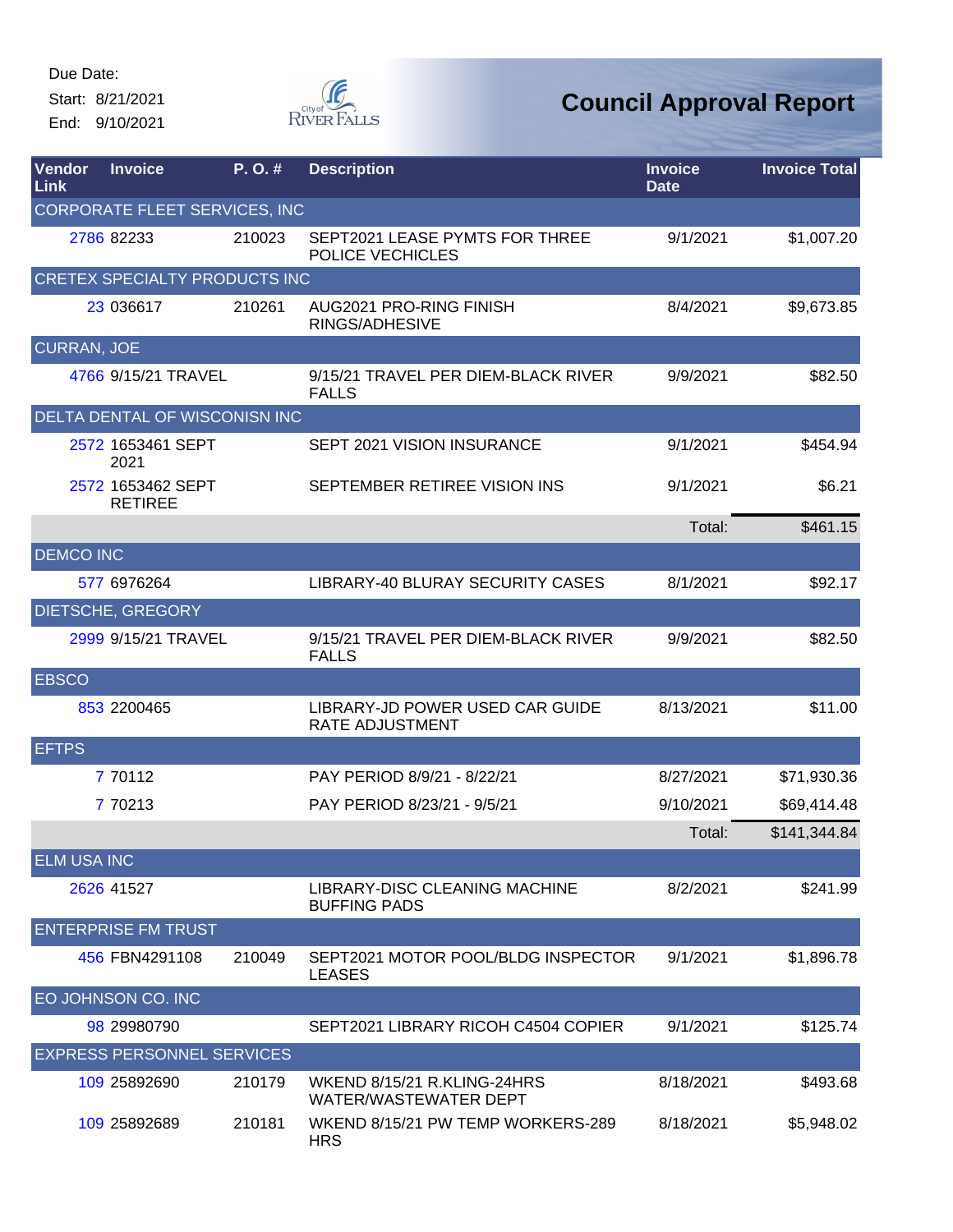Start: 8/21/2021

End: 9/10/2021



| Vendor<br>Link      | <b>Invoice</b>                        | P.O.#  | <b>Description</b>                                                  | <b>Invoice</b><br><b>Date</b> | <b>Invoice Total</b> |
|---------------------|---------------------------------------|--------|---------------------------------------------------------------------|-------------------------------|----------------------|
|                     | 109 25892686                          | 210170 | WKEND 8/15/21 A.SOBOTTKA 40HRS - ENG<br><b>TEMP</b>                 | 8/18/2021                     | \$963.60             |
|                     | 109 25923049                          | 210179 | <b>WKEND 8/22/21 R.KLING-24 HRS</b><br><b>WATER/WASTEWATER TEMP</b> | 8/25/2021                     | \$493.68             |
|                     | 109 25923050                          | 210181 | WKEND 8/22/21 J.ISHAM-40HRS-FORESTRY<br><b>TEMP</b>                 | 8/25/2021                     | \$940.80             |
|                     | 109 25923045                          | 210170 | WKEND 8/22/21-A.SOBOTTKA-40HRS-ENG<br><b>TEMP</b>                   | 8/25/2021                     | \$963.60             |
|                     | 109 25923048                          | 210181 | WKEND 8/22/21 PUBLIC WORKS TEMPS-<br>306HRS                         | 8/25/2021                     | \$6,297.58           |
|                     | 109 25968986                          |        | WKEND 8/29/21-A.SOBOTTKA-40HRS-ENG<br><b>TEMP</b>                   | 8/31/2021                     | \$882.00             |
|                     | 109 25968990                          | 210181 | WKEND 8/29/21-PUBLIC WORKS TEMPS-206<br><b>HRS</b>                  | 8/31/2021                     | \$4,540.44           |
|                     | 109 25968991                          | 210181 | WKEND 8/29/21-J.CASEY-40HRS                                         | 8/31/2021                     | \$940.80             |
|                     | 109 25968987                          |        | A.SOBATTKA REFUND-BILL RATE<br>OVERCHARGE                           | 8/31/2021                     | $-$1,143.42$         |
|                     | 109 25987517                          |        | WKEND 9/5/21 A.SOBOTTKA-20HRS-<br><b>ENG/STORMWATER DEPT</b>        | 9/8/2021                      | \$441.00             |
|                     | 109 25987520                          | 210181 | WKEND 9/5/21 P.KRAMER-16HRS-PUBLIC<br><b>WORKS TEMP</b>             | 9/8/2021                      | \$329.28             |
|                     |                                       |        |                                                                     | Total:                        | \$22,091.06          |
|                     | <b>FBG SERVICE CORPORATION</b>        |        |                                                                     |                               |                      |
|                     | 364 907883                            | 210246 | AUG2021-CLEANING OF MULTIPLE<br><b>BUILDINGS</b>                    | 8/31/2021                     | \$5,731.00           |
|                     | FIRST NATIONAL BANK - RF SECTION 125  |        |                                                                     |                               |                      |
|                     | 6 70111                               |        | PAY PERIOD 8/9/21 - 8/22/21                                         | 8/27/2021                     | \$3,679.75           |
|                     | 6 70212                               |        | PAY PERIOD 8/23/21 - 9/5/21                                         | 9/10/2021                     | \$3,679.75           |
|                     |                                       |        |                                                                     | Total:                        | \$7,359.50           |
|                     | <b>FURLONG, AMANDA</b>                |        |                                                                     |                               |                      |
|                     | 52 2021SAFETYFO<br><b>OTWEAR</b>      |        | 2021 SAFETY FOOTWEAR<br><b>REIMBURSEMENT</b>                        | 8/8/2021                      | \$79.99              |
|                     | <b>GORMAN, DANIEL J</b>               |        |                                                                     |                               |                      |
|                     | 3349 SEPT2021                         |        | SEPT2021 NEENAH WI TRAVEL PER DIEM                                  | 9/1/2021                      | \$205.10             |
|                     | <b>GRAPHIC DESIGN INC</b>             |        |                                                                     |                               |                      |
|                     | 598 QB39543                           |        | MAYOR TOLAND/SCHWALEN/NOREEN<br><b>BUSINESS CARDS</b>               | 8/19/2021                     | \$56.00              |
|                     | <b>GUARDIAN SUPPLY LLC</b>            |        |                                                                     |                               |                      |
|                     | 4255 9969                             |        | POLICE DEPT-K.MOORE PATROL UNIFORM                                  | 8/27/2021                     | \$377.96             |
| <b>HARRIS, LUKE</b> |                                       |        |                                                                     |                               |                      |
|                     | 1900 2021 CDLREIMB<br><b>URSEMENT</b> |        | REIMBURSE-CDL RENEWAL                                               | 9/1/2021                      | \$74.00              |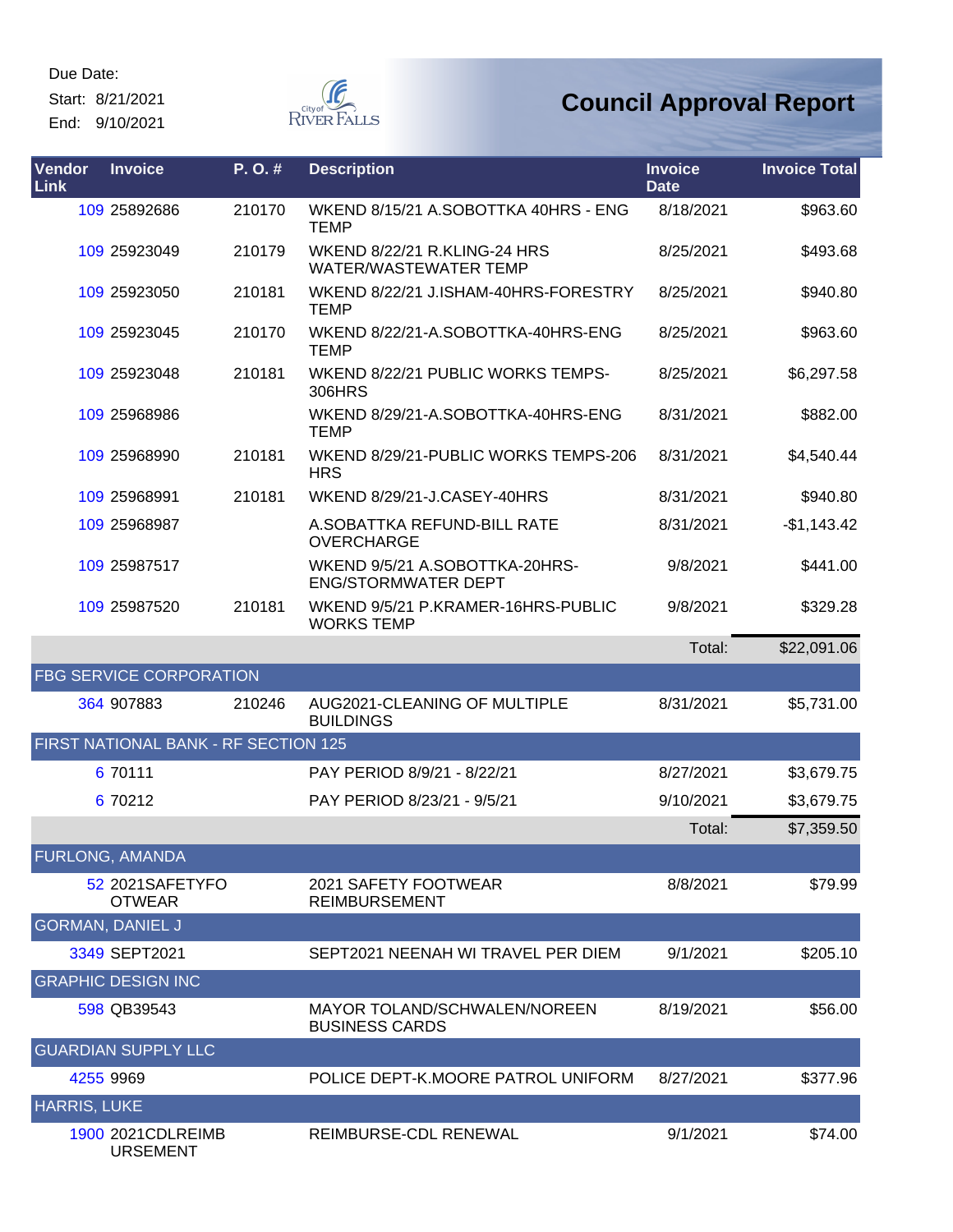Start: 8/21/2021 End: 9/10/2021



| Vendor<br>Link         | <b>Invoice</b>                      | P.O.#  | <b>Description</b>                                        | <b>Invoice</b><br><b>Date</b> | <b>Invoice Total</b> |
|------------------------|-------------------------------------|--------|-----------------------------------------------------------|-------------------------------|----------------------|
|                        | 1900 9/15/21 TRAVEL                 |        | 9/15/21 TRAVEL PER DIEM-BLACK RIVER<br><b>FALLS</b>       | 9/9/2021                      | \$82.50              |
|                        |                                     |        |                                                           | Total:                        | \$156.50             |
| <b>HAWKINS INC</b>     |                                     |        |                                                           |                               |                      |
|                        | 133 6007351                         | 210019 | <b>AUG2021 WELL CHEMICALS</b>                             | 8/24/2021                     | \$4,635.80           |
|                        | <b>HEALTH PARTNERS</b>              |        |                                                           |                               |                      |
|                        | 356 106841223<br><b>SEPT 2021</b>   |        | SEPTEMBER HEALTH DENTAL INS                               | 9/1/2021                      | \$177,014.60         |
| <b>HOVEL, DAVID</b>    |                                     |        |                                                           |                               |                      |
|                        | 403 SEPT2021PER<br><b>DIEM</b>      |        | 9/15/21 EAU CLAIRE TRAVEL PER DIEM                        | 9/1/2021                      | \$100.50             |
|                        | <b>HUEBSCH LAUNDRY COMPANY</b>      |        |                                                           |                               |                      |
|                        | 146 20093421                        | 210066 | 8/4/21 LIBRARY RUG SERVICE                                | 8/4/2021                      | \$84.75              |
|                        | 146 20094734                        | 210066 | 8/11/21 WASTEWATER PLANT RUG<br><b>SERVICE</b>            | 8/11/2021                     | \$49.88              |
|                        | 146 20094732                        | 210066 | 8/11/21 CITY HALL RUG SERVICE                             | 8/11/2021                     | \$59.26              |
|                        | 146 20094710                        | 210066 | 8/11/21 POLICE DEPT RUG SERVICE                           | 8/11/2021                     | \$36.74              |
|                        | 146 10153059                        | 210035 | 8/18/21 ELECTRIC DEPT UNIFORMS                            | 8/18/2021                     | \$298.95             |
|                        | 146 10153060                        | 210026 | 8/18/21 WATER DEPT UNIFORMS                               | 8/18/2021                     | \$48.08              |
|                        | 146 10153061                        | 210021 | 8/18/21 PUBLIC WORKS DEPT UNIFORMS                        | 8/18/2021                     | \$106.37             |
|                        | 146 10153062                        | 210026 | 8/18/21 WASTEWATER DEPT UNIFORMS                          | 8/18/2021                     | \$37.67              |
|                        | 146 20096018                        | 210066 | 8/18/21 LIBRARY RUG SERVICE                               | 8/18/2021                     | \$31.05              |
|                        | 146 10155125                        | 210026 | 8/25/21 WASTEWATER DEPT UNIFORMS                          | 8/25/2021                     | \$37.67              |
|                        | 146 10155124                        | 210021 | WK 8/25/21 PUBLIC WORKS DEPT<br><b>UNIFORMS</b>           | 8/25/2021                     | \$106.37             |
|                        | 146 10155122                        | 210035 | 8/25/21 ELECTRIC DEPT UNIFORMS                            | 8/25/2021                     | \$298.95             |
|                        | 146 10155123                        | 210026 | 8/25/21 WATER DEPT UNIFORMS                               | 8/25/2021                     | \$48.08              |
|                        | 146 20097330                        | 210066 | 8/25/21 POLICE DEPT RUG SERVICE                           | 8/25/2021                     | \$36.74              |
|                        | 146 20097346                        | 210066 | 8/25/21 PUBLIC WORKS DEPT RUG<br><b>SERVICE</b>           | 8/25/2021                     | \$43.40              |
|                        | 146 20097352                        | 210066 | 8/25/21 CITY HALL RUG SERVICE                             | 8/25/2021                     | \$59.26              |
|                        |                                     |        |                                                           | Total:                        | \$1,383.22           |
| <b>IMAGE TREND INC</b> |                                     |        |                                                           |                               |                      |
|                        | 457 130470                          |        | V2 CANCELLATION-DATA PDF EXPORT-<br><b>AMBULANCE DATA</b> | 8/31/2021                     | \$800.00             |
|                        | INDIANHEAD FEDERATED LIBRARY SYSTEM |        |                                                           |                               |                      |
|                        | 655 230395                          |        | AUG2021 LIBRARY - 21 ANNUAL PHAROS<br><b>MAINT FEES</b>   | 8/11/2021                     | \$840.00             |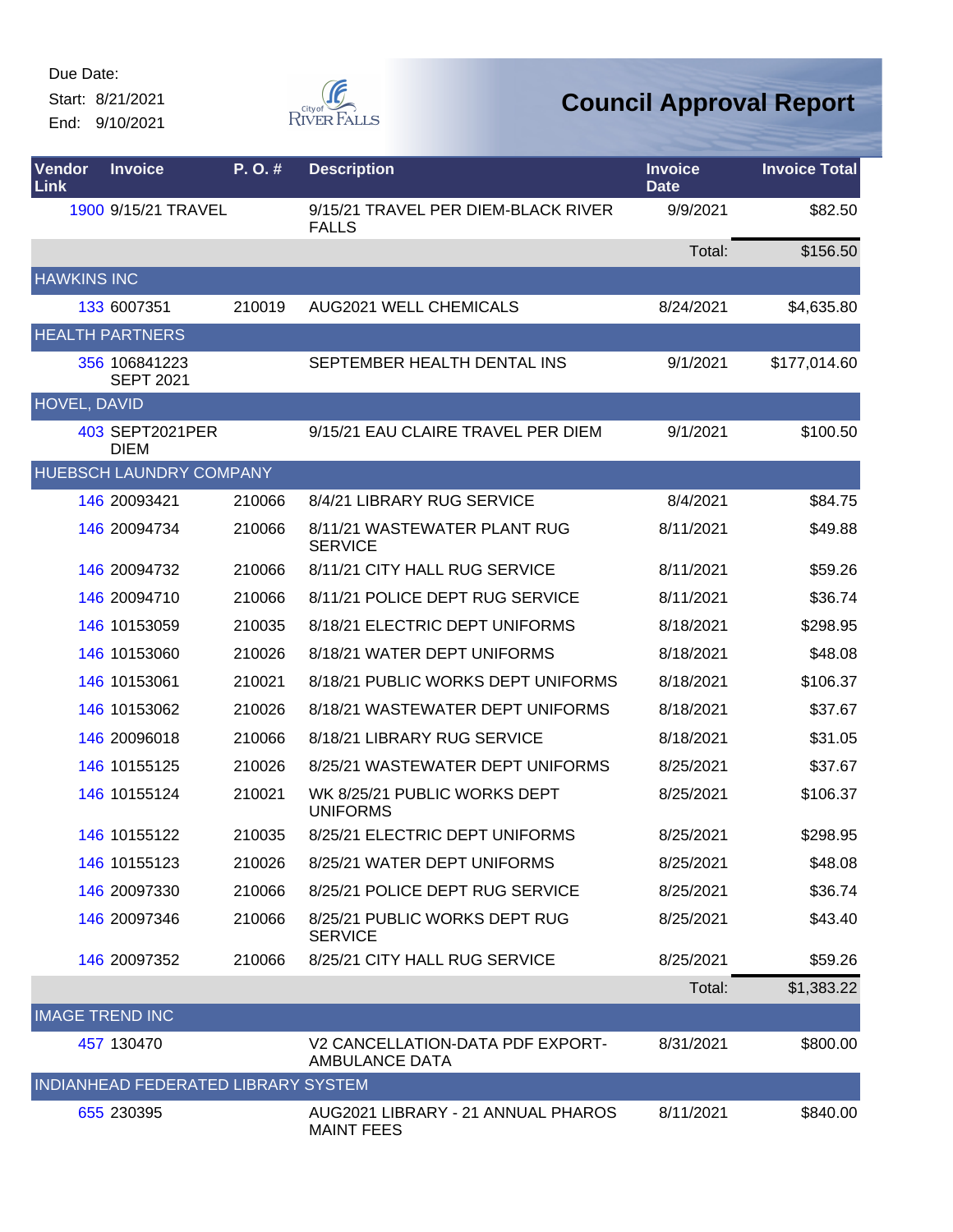Start: 8/21/2021 End: 9/10/2021



| Vendor<br>Link         | <b>Invoice</b>                         | P.O.#  | <b>Description</b>                                           | <b>Invoice</b><br><b>Date</b> | <b>Invoice Total</b> |
|------------------------|----------------------------------------|--------|--------------------------------------------------------------|-------------------------------|----------------------|
|                        | INDUSTRIAL MECHANICAL & CONSTRUCTION   |        |                                                              |                               |                      |
|                        | 4557 1945                              | 210248 | ANNUAL SEALCOATING-THREE SPORT<br><b>COURTS/PARKS</b>        | 8/20/2021                     | \$7,806.00           |
| <b>INFOSEND INC</b>    |                                        |        |                                                              |                               |                      |
|                        | 150 195780                             | 210012 | JULY2021 RFMU MONTHLY BILL<br>PRINTING/MAILING               | 8/1/2021                      | \$3,414.08           |
|                        | 150 196736                             | 210010 | <b>JULY2021 RFMU BILLING INSERT SERVICE</b>                  | 8/1/2021                      | \$718.69             |
|                        |                                        |        |                                                              | Total:                        | \$4,132.77           |
|                        | <b>INSIGHT EDGE LLC</b>                |        |                                                              |                               |                      |
|                        | 1201 1723                              |        | 3 PARTICIPANTS-EVERYTHING DISC-COMM<br><b>DEV DEPT</b>       | 8/9/2021                      | \$225.00             |
|                        | <b>INTEGRA COUNSELING SERVICES INC</b> |        |                                                              |                               |                      |
|                        | <b>50 STMT1</b>                        |        | 8/5 & 8/10 POLICE WELLNESS VISITS-8<br><b>VISITS</b>         | 8/24/2021                     | \$600.00             |
|                        |                                        |        | INTERNATIONAL CITY MGMT ASSOC RETIREMENT CORP                |                               |                      |
|                        | 1 70107                                |        | PAY PERIOD 8/9/21 - 8/22/21                                  | 8/27/2021                     | \$21,552.11          |
|                        | 1 70108                                |        | PAY PERIOD 8/9/21 - 8/22/21                                  | 8/27/2021                     | \$1,205.23           |
|                        | 1 70208                                |        | PAY PERIOD 8/23/21 - 9/5/21                                  | 9/10/2021                     | \$18,748.95          |
|                        | 1 70209                                |        | PAY PERIOD 8/23/21 - 9/5/21                                  | 9/10/2021                     | \$714.98             |
|                        |                                        |        |                                                              | Total:                        | \$42,221.27          |
| <b>J&amp;J GIS LLC</b> |                                        |        |                                                              |                               |                      |
|                        | 651 AUG2021                            | 210072 | AUG2021 J.NEILS GIS CONTRACT WORK-<br>44HRS-ENG DEPT         | 8/31/2021                     | \$1,980.00           |
| <b>JASON STROUD</b>    |                                        |        |                                                              |                               |                      |
|                        | 3552 9/13/21TRAVEL<br><b>PERDIEM</b>   |        | 9/13/21 TRAVEL PER DIEM-MADISON WI                           | 9/9/2021                      | \$171.50             |
|                        | JOHNSON, MICHAEL G                     |        |                                                              |                               |                      |
|                        | 3459 5357                              |        | <b>KEYS FOR CITY HALL/PD CYLINDER</b><br>REPIN/GLOVER SCHOOL | 8/22/2021                     | \$85.00              |
|                        | KRAMER WELL DRILLING LLC               |        |                                                              |                               |                      |
|                        | 4798 21-155                            | 210269 | Cable Replacement High Ridge/Johnson to<br>Nicole Lan        | 8/24/2021                     | \$19,152.00          |
|                        | <b>LAKES COFFEE LLC</b>                |        |                                                              |                               |                      |
|                        | 4064 15245                             |        | AUG2021 LIBRARY - COFFEE ORDER                               | 8/3/2021                      | \$69.00              |
|                        | 4064 15386                             |        | AUG2021-CITY HALL COFFEE ORDER                               | 8/19/2021                     | \$34.50              |
|                        |                                        |        |                                                              | Total:                        | \$103.50             |
|                        | LEAGUE OF MINNESOTA CITIES             |        |                                                              |                               |                      |
|                        | 660 347072                             |        | ASSISTANT TO THE CITY ADMIN AD-<br>POSTED 28 DAYS            | 8/31/2021                     | \$322.00             |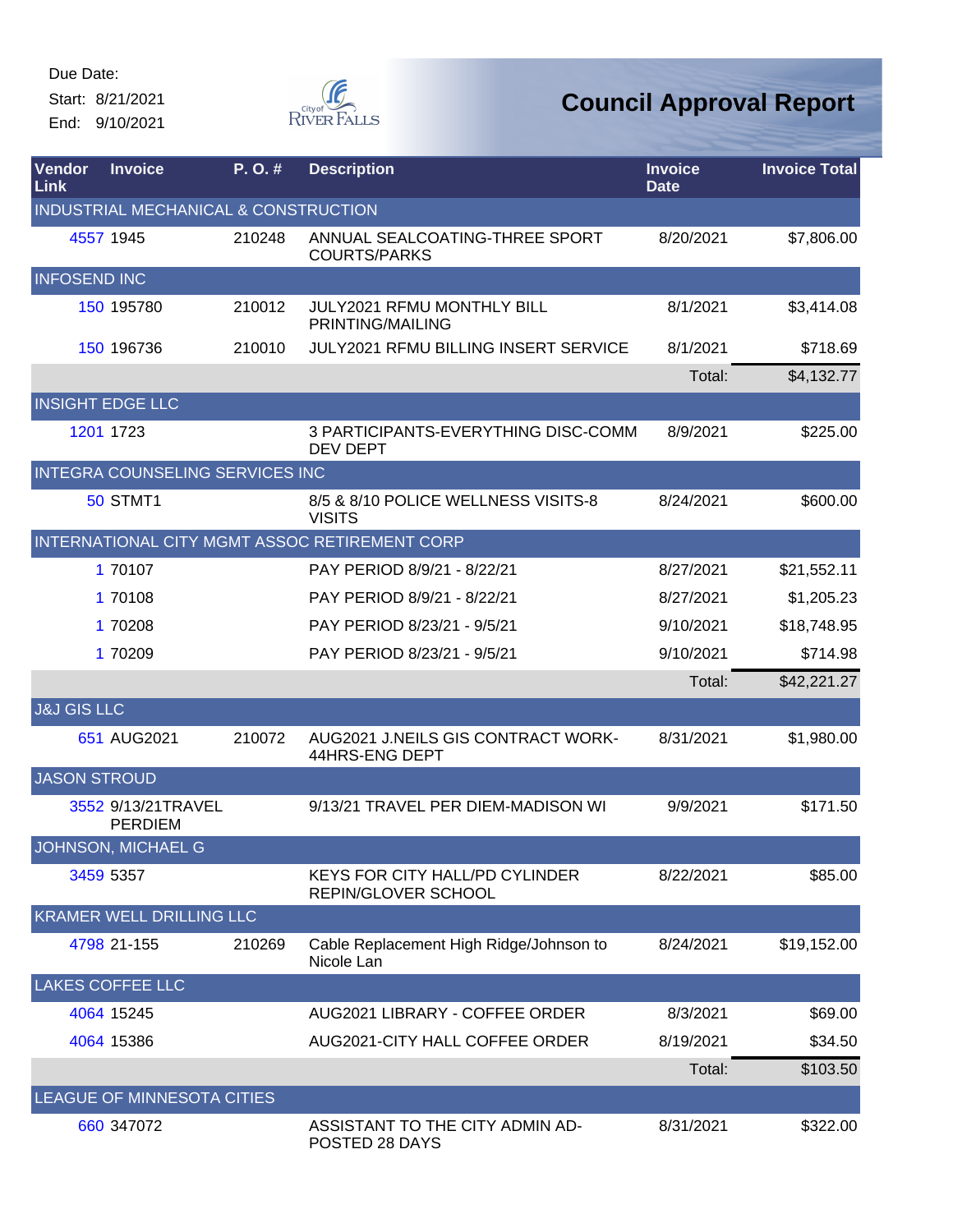Start: 8/21/2021 End: 9/10/2021



| Vendor<br>Link | <b>Invoice</b>                          | P.O.#  | <b>Description</b>                                                | <b>Invoice</b><br><b>Date</b> | <b>Invoice Total</b> |
|----------------|-----------------------------------------|--------|-------------------------------------------------------------------|-------------------------------|----------------------|
|                | 660 2021/2022                           |        | SIX ISSUES PER YEAR-CITY<br><b>ADMINISTRATOR SUBSCRIPTIO</b>      | 9/1/2021                      | \$30.00              |
|                |                                         |        |                                                                   | Total:                        | \$352.00             |
|                | LEXISNEXIS RISK DATA MGMT INC           |        |                                                                   |                               |                      |
|                | 3765 1703497-<br>20210831               |        | AUG2021 ADVANCED PEOPLE SEARCH FEE                                | 8/31/2021                     | \$53.05              |
|                | LINCOLN NATIONAL LIFE INSURANCE COMPANY |        |                                                                   |                               |                      |
|                | 3066 4294103804<br><b>SEPT 2021</b>     |        | SEPT LIFE/AD&D/LTD                                                | 9/1/2021                      | \$4,724.78           |
|                | 3066 4294104892<br><b>SEPT 2021</b>     |        | SEPT ADDITIONAL LIFE/AD&D                                         | 9/1/2021                      | \$273.94             |
|                |                                         |        |                                                                   | Total:                        | \$4,998.72           |
|                | LINEHAN OUTDOOR SERVICES LLC            |        |                                                                   |                               |                      |
|                | 1570 1296                               | 210145 | AUG2021 STERLING PONDS LAWN CARE                                  | 8/31/2021                     | \$3,290.00           |
|                | 1570 1295                               | 210147 | <b>JULY/AUG2021 POLICE DEPT MOWING</b>                            | 8/31/2021                     | \$525.00             |
|                | 1570 1294                               | 210151 | <b>JULY/AUG2021 WHITETAIL CORP PARK</b><br><b>MOWING</b>          | 8/31/2021                     | \$1,710.00           |
|                | 1570 1293                               | 210152 | <b>JULY/AUG2021 STERLING POND</b><br><b>CORPORATE PARK MOWING</b> | 8/31/2021                     | \$750.00             |
|                |                                         |        |                                                                   | Total:                        | \$6,275.00           |
|                | <b>LOFFLER COMPANIES INC</b>            |        |                                                                   |                               |                      |
|                | 182 29788658                            |        | AUG2021 WASTEWATER KONICA MINOLTA<br><b>COPIER</b>                | 8/1/2021                      | \$107.45             |
|                | 182 29788659                            |        | AUG2021 FIRE DEPT KONICA MINOLTA<br><b>COPIER</b>                 | 8/1/2021                      | \$137.51             |
|                | 182 29788657                            |        | AUG2021 MAILROOM/ADMIN KONICA<br><b>MINOLTA COPIERS</b>           | 8/1/2021                      | \$444.93             |
|                | 182 29788657-1                          |        | AUG2021 COURT/CSR KONICA MINOLTA<br><b>COPIER</b>                 | 8/1/2021                      | \$160.00             |
|                |                                         |        |                                                                   | Total:                        | \$849.89             |
|                | MANNETTER, JANE MEJIA                   |        |                                                                   |                               |                      |
|                | 2009 2021HENNA                          |        | 2021 PARK AND REC INSTRUCTOR-HENNA<br><b>CLASS</b>                | 8/24/2021                     | \$136.00             |
|                | METERING & TECHNOLOGY SOLUTIONS         |        |                                                                   |                               |                      |
|                | 451 20329                               | 210264 | WATER DEPT-WATER METERS/PARTS                                     | 8/27/2021                     | \$9,183.23           |
|                | <b>MICHAEL DARROW</b>                   |        |                                                                   |                               |                      |
|                | 4835 1008                               | 210249 | AUG2021 COMM DEV CONTRACT-92HRS                                   | 8/31/2021                     | \$5,520.00           |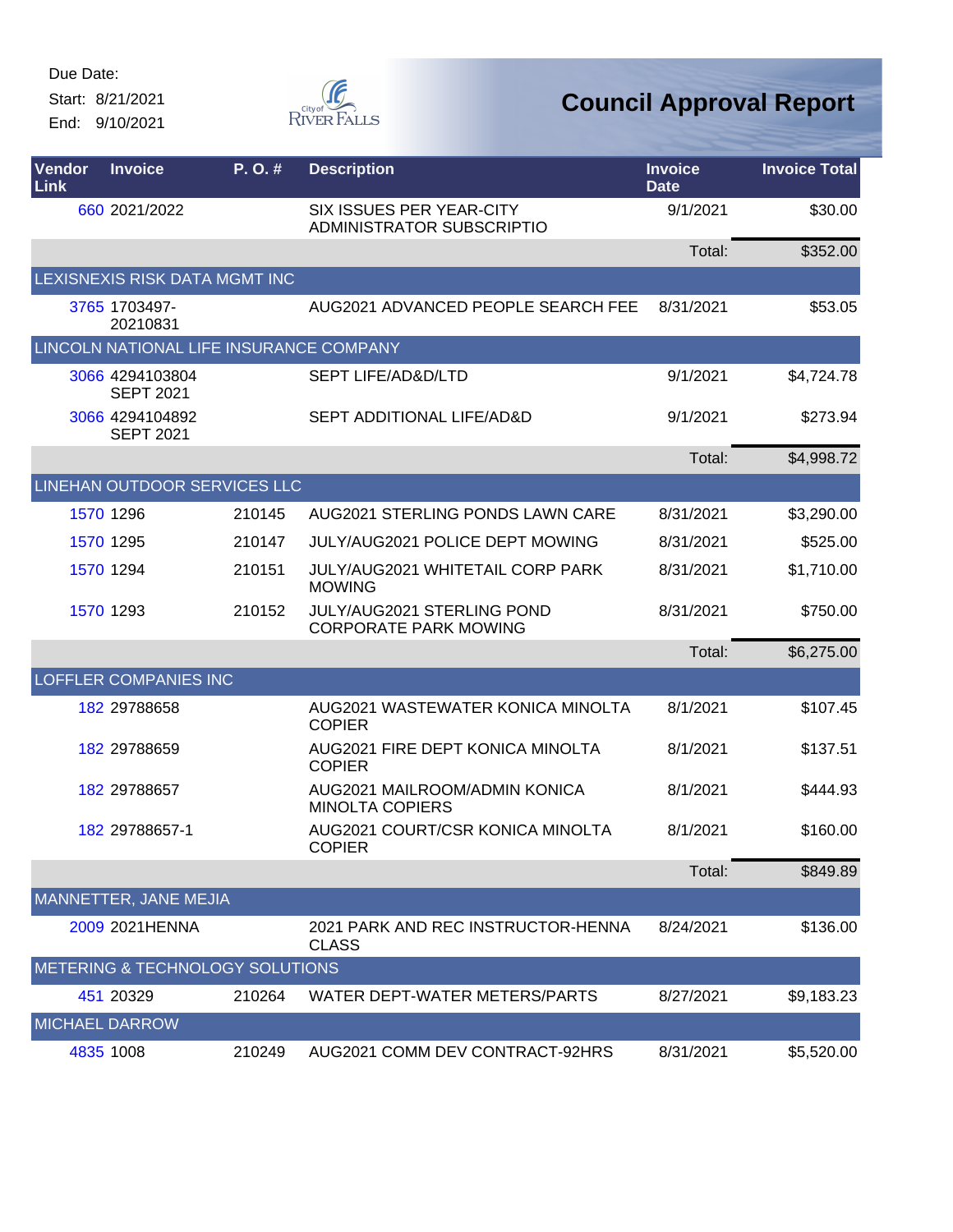Start: 8/21/2021 End: 9/10/2021



| <b>Vendor</b><br><b>Link</b> | <b>Invoice</b>                    | P. O. # | <b>Description</b>                                       | <b>Invoice</b><br><b>Date</b> | <b>Invoice Total</b> |
|------------------------------|-----------------------------------|---------|----------------------------------------------------------|-------------------------------|----------------------|
|                              |                                   |         | MIDAMERICA ADMINISTRATIVE & RETIREMENT SOLUTIONS         |                               |                      |
|                              | 500 MAR000001691<br>2             |         | 2ND QTR 2021 ADMINISTRATION FEES/HR<br><b>DEPT</b>       | 8/10/2021                     | \$990.50             |
|                              | 500 70116                         |         | PAYROLL PERIOD 8/9/21 - 8/22/21                          | 8/27/2021                     | \$198.63             |
|                              |                                   |         |                                                          | Total:                        | \$1,189.13           |
| <b>MIDWEST TAPE</b>          |                                   |         |                                                          |                               |                      |
|                              | 409 500796585                     |         | AUG2021 LIBRARY-SUSTAINING FAITH<br><b>AUDIOBOOK</b>     | 8/2/2021                      | \$47.99              |
|                              | 409 500828166                     |         | AUG2021 LIBRARY-IN SEARCH OF A<br>KINGDOM AUDIOBOOK      | 8/10/2021                     | \$44.99              |
|                              | 409 500858979                     |         | AUG2021 LIBRARY - 3 AUDIOBOOKS<br><b>PURCHASED</b>       | 8/17/2021                     | \$125.97             |
|                              | 409 500861891                     |         | AUG2021 LIBRARY-MADNESS OF CROWDS<br><b>AUDIOBOOK</b>    | 8/17/2021                     | \$39.99              |
|                              |                                   |         |                                                          | Total:                        | \$258.94             |
|                              | <b>MOODY'S INVESTORS SERVICE</b>  |         |                                                          |                               |                      |
|                              | 58 P0338316                       |         | <b>BOND SALE - AGENT FEES</b>                            | 8/1/2021                      | \$500.00             |
|                              | MSA PROFESSIONAL SERVICES, INC.   |         |                                                          |                               |                      |
|                              | 1284 R07949021.0-3                | 210096  | MAY-AUG2021 ARCGIS ONLINE MIGRATION                      | 8/23/2021                     | \$11,073.75          |
|                              | ONE TIME PAY VENDOR               |         |                                                          |                               |                      |
|                              | 9999 JEFFREYBENN<br><b>ETT</b>    |         | REFUND - CITATION BH420958-<br>6/DISMISSED               | 9/1/2021                      | \$68.00              |
|                              | 9999 SYDNIEANGUS                  |         | REFUND - CITATION BG737428-<br>6/DISMISSED               | 9/1/2021                      | \$25.80              |
|                              | 9999 DANIELROSE                   |         | REFUND-OVERPAYMENT ON CITATION<br>04329894               | 9/1/2021                      | \$50.00              |
|                              | 9999 NICOLESISSON                 |         | REFUND-OVERPAYMENT ON CITATION<br>02145636               | 9/1/2021                      | \$5.00               |
|                              | 9999 STEVENRECKS<br><b>IEDLER</b> |         | REFUND-OVERPAYMENT ON CITATION<br>02144671               | 9/1/2021                      | \$75.00              |
|                              | 9999 TAYLORSWAN                   |         | LIBRARIAN INTERVIEW-TRAVEL<br><b>REIMBURSEMENT</b>       | 9/1/2021                      | \$1,014.18           |
|                              | 9999 TAYLORHARTY                  |         | LIBRARIAN INTERVIEW-TRAVEL<br><b>REIMBURSEMENT</b>       | 9/1/2021                      | \$338.82             |
|                              |                                   |         |                                                          | Total:                        | \$1,576.80           |
|                              | <b>O'NEILL ELECTRIC INC</b>       |         |                                                          |                               |                      |
|                              | 59 5761                           |         | INSTALL ONE RELAY/MODIFY WIRING-<br><b>CEDAR ST PUMP</b> | 8/30/2021                     | \$254.68             |
|                              | PAYMENT SERVICE NETWORK INC       |         |                                                          |                               |                      |
|                              | 206 243656                        |         | <b>AUG2021 RFMU PAYMENT SERVICES</b>                     | 8/31/2021                     | \$472.50             |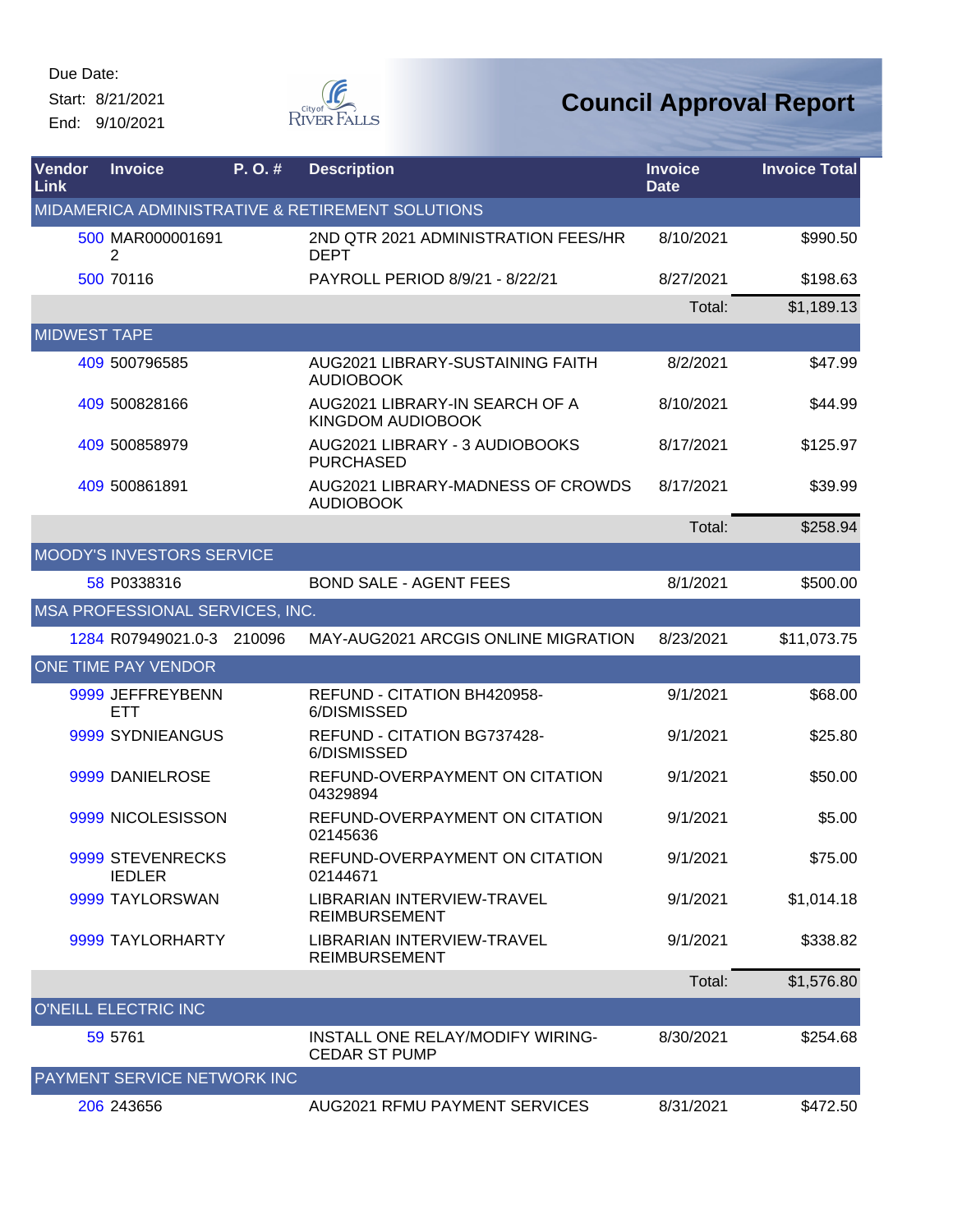Start: 8/21/2021 End: 9/10/2021



| Vendor<br>Link      | <b>Invoice</b>              | P.O.#                             | <b>Description</b>                                       | <b>Invoice</b><br><b>Date</b> | <b>Invoice Total</b> |
|---------------------|-----------------------------|-----------------------------------|----------------------------------------------------------|-------------------------------|----------------------|
|                     |                             | PAYPAL UPDATE/CHANGE VENDOR#/FID  |                                                          |                               |                      |
|                     | 639 112136466               |                                   | SEPT2021 PAYPAL SERVICES-PARK AND<br><b>REC</b>          | 8/31/2021                     | \$30.00              |
|                     | <b>PELION BENEFITS</b>      |                                   |                                                          |                               |                      |
|                     | 5 70110                     |                                   | PAY PERIOD 8/9/21 - 8/22/21                              | 8/27/2021                     | \$2,424.39           |
|                     | 5 70211                     |                                   | PAY PERIOD 8/23/21 - 9/5/21                              | 9/10/2021                     | \$399.15             |
|                     |                             |                                   |                                                          | Total:                        | \$2,823.54           |
|                     | PRUDENT MAN ADVISORS LLC    |                                   |                                                          |                               |                      |
|                     | 4399 208964                 |                                   | <b>JULY2021 ASSET MANAGEMENT FEES</b>                    | 8/1/2021                      | \$357.84             |
|                     | 4399 211608                 |                                   | AUG2021 ASSET MANAGEMENT FEES                            | 8/31/2021                     | \$357.59             |
|                     |                             |                                   |                                                          | Total:                        | \$715.43             |
|                     | QUADIENT FINANCE USA INC    |                                   |                                                          |                               |                      |
|                     | 4403 JULY2021               |                                   | JULY2021-POSTAGE MACHINE FUNDS                           | 7/25/2021                     | \$700.00             |
|                     | QUADIENT LEASING USA INC    |                                   |                                                          |                               |                      |
|                     | 4459 N8987719               |                                   | JUNE-SEPT2021 POSTAGE MACHINE<br><b>LEASE</b>            | 8/31/2021                     | \$784.62             |
|                     |                             | RIVER BLUFF HUMANE SOCIETY        |                                                          |                               |                      |
|                     | 737 911                     |                                   | AUG2021 - ANIMAL CONTROL/TWO CATS                        | 8/31/2021                     | \$130.00             |
|                     | <b>RIVER CITY STITCH</b>    |                                   |                                                          |                               |                      |
|                     | 2526 33689                  |                                   | AUG2021 CITY LOGOWEAR ORDER                              | 8/31/2021                     | \$3,061.89           |
|                     |                             | RIVER FALLS POLICE ASSOCIATION    |                                                          |                               |                      |
|                     | 9 70113                     |                                   | <b>AUGUST 2021 UNION DUES</b>                            | 8/27/2021                     | \$648.00             |
|                     | RIVER FALLS SENIOR CITIZENS |                                   |                                                          |                               |                      |
|                     | 438 SEPT2021                |                                   | SEPT2021 SENIOR CITIZEN CENTER                           | 9/1/2021                      | \$500.00             |
|                     | ROHL CONSTRUCTION INC       |                                   |                                                          |                               |                      |
|                     | 2983 13702                  |                                   | TWO LOADS CRUSHED LIMESTONE-PW<br><b>BLDG/WASTEWATER</b> | 8/1/2021                      | \$380.52             |
|                     |                             | RURAL ELECTRIC SUPPLY COOPERATIVE |                                                          |                               |                      |
|                     | 221 810290-00               | 210029                            | ELECT DEPT-50KVA 1PH PAD<br><b>TRANSFORMER</b>           | 9/3/2021                      | \$1,665.00           |
| <b>SAVATREE LLC</b> |                             |                                   |                                                          |                               |                      |
|                     | 772 9448082                 | 210259                            | TAKE DOWN TREES-SUNWOOD VALLEY<br><b>LN-HAUL BRUSH</b>   | 8/3/2021                      | \$9,500.00           |
|                     |                             | SCHNEIDER LAWN CARE SERVICES LLC  |                                                          |                               |                      |
|                     | 1144 3664                   |                                   | AUG2021 RESIDENT LAWN MAINT-BILLED<br><b>TO OWNERS</b>   | 8/27/2021                     | \$200.00             |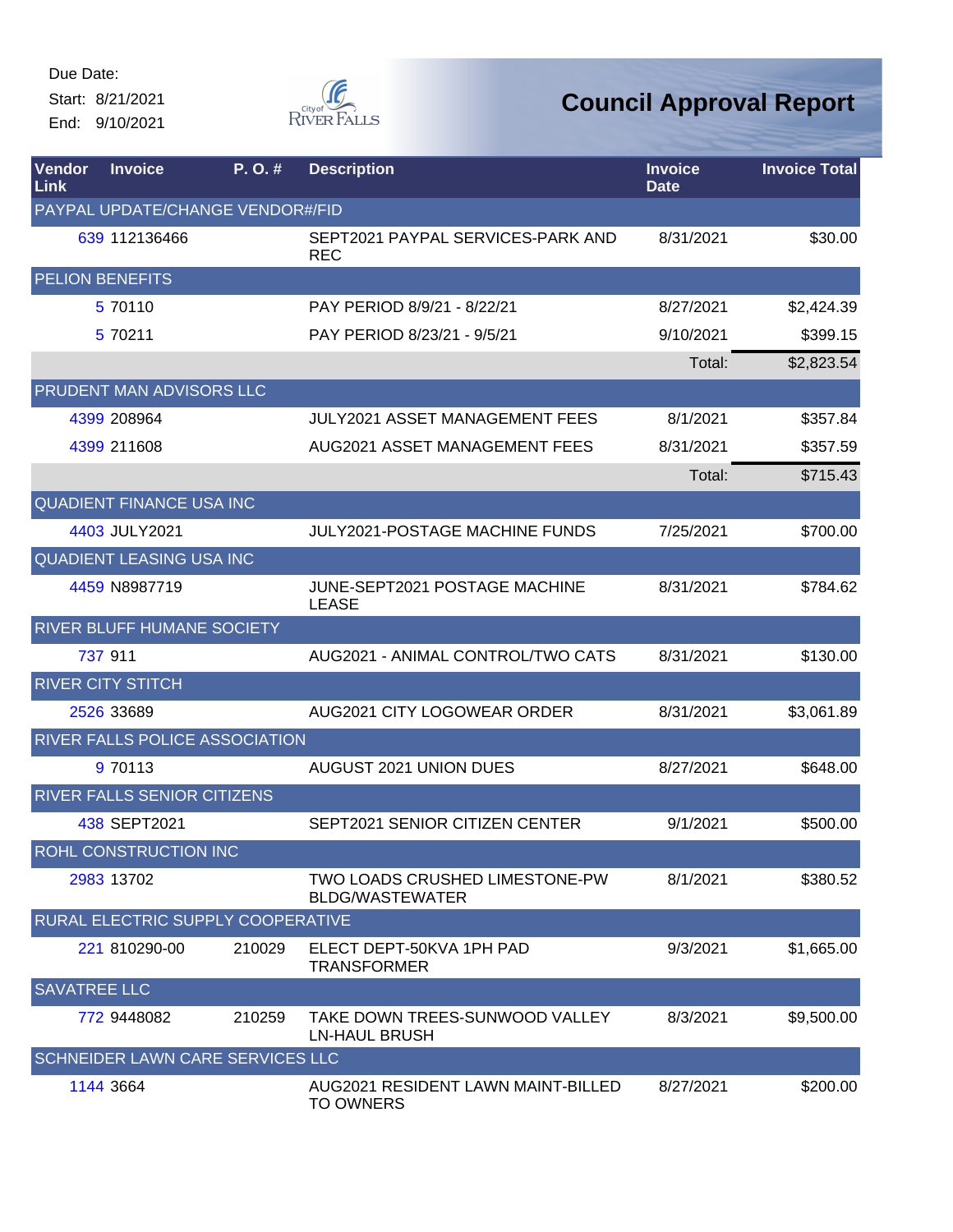Start: 8/21/2021 End: 9/10/2021



| Vendor<br>Link | <b>Invoice</b>                           | P. O. # | <b>Description</b>                                           | <b>Invoice</b><br><b>Date</b> | <b>Invoice Total</b> |
|----------------|------------------------------------------|---------|--------------------------------------------------------------|-------------------------------|----------------------|
|                | <b>SCHOOL DISTRICT OF RIVER FALLS</b>    |         |                                                              |                               |                      |
|                | 229 48                                   |         | LIBRARY FALL/WINTER2021 ADD'L<br><b>OPPORTUNITIES LISTIN</b> | 8/9/2021                      | \$35.00              |
|                | <b>ST CROIX VALLEY NATURAL GAS CO</b>    |         |                                                              |                               |                      |
|                | 255 JULY2021                             |         | <b>JULY2021 NATURAL GAS BILL</b>                             | 7/31/2021                     | \$1,833.33           |
|                | <b>STAPLES INC - VT</b>                  |         |                                                              |                               |                      |
|                | 2376 DET10146807/A<br><b>UG2021</b>      |         | AUG2021 CITY DEPT OFFICE SUPPLIES<br>ORDERED                 | 8/31/2021                     | \$2,743.05           |
|                | STATE OF WI DEPT OF EMPLOYEE TRUST FUNDS |         |                                                              |                               |                      |
|                | 11 70114                                 |         | AUGUST 2021 WRS                                              | 8/27/2021                     | \$87,881.08          |
|                | STATE OF WI, DEPT OF CHILDREN & FAMILIES |         |                                                              |                               |                      |
|                | 328 70115                                |         | PAY PERIOD 8/9/21 - 8/22/21 REMIT#7747159                    | 8/27/2021                     | \$340.31             |
|                | 328 70115-1                              |         | PAY PERIOD 8/9/21 - 8/22/21 REMIT#6809900                    | 8/27/2021                     | \$35.00              |
|                | 328 70214                                |         | PAY PERIOD 8/23/21 - 9/5/21 REMIT#7747159                    | 9/10/2021                     | \$340.31             |
|                |                                          |         |                                                              | Total:                        | \$715.62             |
|                | <b>STATE TREASURER</b>                   |         |                                                              |                               |                      |
|                | 260 SEPT2021                             |         | SEPT2021 ELECTRIC/WATER/SEWER<br><b>BONDS</b>                | 9/1/2021                      | \$120,600.00         |
|                | <b>STEINER PLUMBING &amp; ELECTRIC</b>   |         |                                                              |                               |                      |
|                | 262 65612                                | 210266  | POLICE DEPT-DRINKING FOUNTAIN &<br>SINK/FAUCET REPLAC        | 8/1/2021                      | \$2,853.00           |
|                | STRAND ASSOCIATES, INC                   |         |                                                              |                               |                      |
|                | 3346 0174086                             | 210161  | THRU JULY2021-TATTERSAL<br>DISCHARGE/INDUSTRIAL USER         | 8/1/2021                      | \$224.69             |
|                | 3346 0174710                             | 210097  | THRU 7/31/21- ENGINEERING/SOUTH MAIN<br><b>ST LIFT STATI</b> | 8/1/2021                      | \$3,853.26           |
|                |                                          |         |                                                              | Total:                        | \$4,077.95           |
|                | <b>STUART C IRBY TOOL AND SAFETY</b>     |         |                                                              |                               |                      |
|                | 156 S012579623.00 210254<br>1            |         | ELECTRIC DEPT-12 SILICONE LUBRICANT                          | 8/16/2021                     | \$114.00             |
|                | 156 S012567780.00 210244<br>2            |         | ELECT DEPT-50 BRACKETS                                       | 8/25/2021                     | \$1,375.00           |
|                | 156 S012518092.00 210219<br>1            |         | ELECT DEPT-96 CLEAR INSUL FULLY<br><b>ENCAPS</b>             | 8/26/2021                     | \$619.20             |
|                | 156 S012533811.00 210231<br>2            |         | ELECT DEPT-100 ARMOR RODS                                    | 8/26/2021                     | \$545.00             |
|                |                                          |         |                                                              | Total:                        | \$2,653.20           |
|                | <b>SYLVANDER HEATING INC</b>             |         |                                                              |                               |                      |
|                | 15 90664                                 |         | POLICE DEPT-PRESSURE SWITCH/IGNITOR<br><b>ASSEMBLY</b>       | 8/12/2021                     | \$414.59             |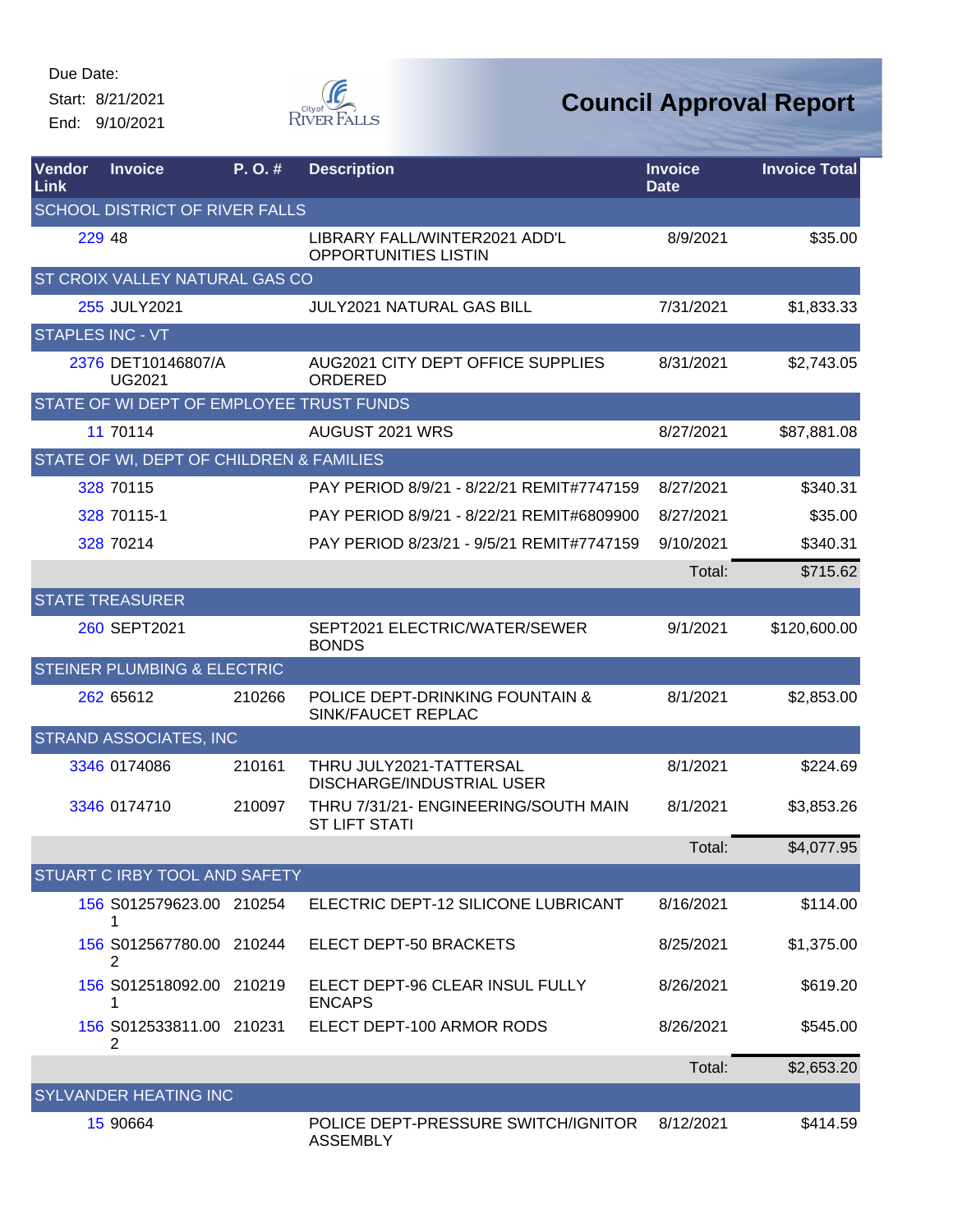Start: 8/21/2021 End: 9/10/2021



| <b>Vendor</b><br>Link | <b>Invoice</b>                   | P. O. # | <b>Description</b>                                          | <b>Invoice</b><br><b>Date</b> | <b>Invoice Total</b> |
|-----------------------|----------------------------------|---------|-------------------------------------------------------------|-------------------------------|----------------------|
| <b>TIM RIXMANN</b>    |                                  |         |                                                             |                               |                      |
|                       | 4234 9/15/21 TRAVEL              |         | 9/15/21 TRAVEL PER DIEM-BLACK RIVER<br><b>FALLS</b>         | 9/9/2021                      | \$82.50              |
|                       | <b>T-MOBILE USA INC</b>          |         |                                                             |                               |                      |
|                       | 269 952886095/JUL<br>Y2021       |         | <b>JULY2021 LIBRARY MOBILE INTERNET</b><br><b>CHARGES</b>   | 8/1/2021                      | \$774.90             |
|                       | TOTAL EXCAVATING LLC             |         |                                                             |                               |                      |
|                       | 270 PAYMENTAPP1 210263           |         | PAYMENT APPLICATION 1-SOUTH MAIN<br><b>LIFT STATION</b>     | 8/31/2021                     | \$147,835.84         |
|                       | <b>TOWN OF RIVER FALLS</b>       |         |                                                             |                               |                      |
|                       | 4281 2021SECONDY<br><b>RPYMT</b> |         | THREE PARCELS ANNEXED-2ND YR TAX<br><b>PYMT-CEMETERY RD</b> | 8/24/2021                     | \$9,631.98           |
| <b>TRAVELERS</b>      |                                  |         |                                                             |                               |                      |
|                       | 3027 21/22BOILERM<br><b>ACH</b>  |         | 2021-2022 BOILER/MACHINERY POLICY                           | 9/1/2021                      | \$19,129.00          |
|                       | TRC ENVIRONMENTAL CORPORATION    |         |                                                             |                               |                      |
|                       | 1405 490138                      | 190329  | THROUGH AUG2021-FERC & HYDRO<br><b>RELICENSING</b>          | 8/31/2021                     | \$23,986.33          |
|                       | TUESDAY CLUB OF RIVER FALLS INC  |         |                                                             |                               |                      |
|                       | 3669 2021 MEMBERS<br><b>HIP</b>  |         | T.MISSELT-LIBRARY-2021 COMMUNITY<br><b>CLUB MEMBERSHIP</b>  | 8/1/2021                      | \$147.00             |
|                       | UNIVERSITY OF WISCONSIN SYSTEM   |         |                                                             |                               |                      |
|                       | 330 685660                       |         | AUG2021 FLUORIDE - WATER DEPT                               | 8/31/2021                     | \$52.00              |
|                       | US BANK NATIONAL ASSOC           |         |                                                             |                               |                      |
|                       | 284 6235444                      |         | AUG2021-JULY2020 GO CORPORATE 2014A<br><b>BONDS-FEES</b>    | 8/31/2021                     | \$500.00             |
|                       | 284 AUG2021                      |         | AUG2021 PURCHASE CARD<br><b>TRANSACTIONS</b>                | 9/1/2021                      | \$79,841.15          |
|                       |                                  |         |                                                             | Total:                        | \$80,341.15          |
|                       | USIC HOLDINGS INC                |         |                                                             |                               |                      |
|                       | 4679 459734                      | 210011  | <b>AUG2021 ELECTRIC/WATER LOCATES</b>                       | 8/31/2021                     | \$7,737.04           |
|                       | 4679 459735                      | 210011  | <b>AUG2021 SANITARY/SEWER LOCATES</b>                       | 8/31/2021                     | \$3,537.20           |
|                       |                                  |         |                                                             | Total:                        | \$11,274.24          |
|                       | VALUE LINE PUBLISHING LLC        |         |                                                             |                               |                      |
|                       | 4582 DN21-207089                 |         | LIBRARY-VALUE LINE BASIC TWO USER<br><b>RENEWAL</b>         | 8/9/2021                      | \$1,830.00           |
|                       | WAPASHA CONSTRUCTION CO INC      |         |                                                             |                               |                      |
|                       | 4401 FEBTOJUNE20 200120<br>21    |         | FEB TO JUNE2021 WWTP AERATION<br><b>PROJECT</b>             | 8/1/2021                      | \$39,283.29          |
| WELD RILEY, S.C.      |                                  |         |                                                             |                               |                      |